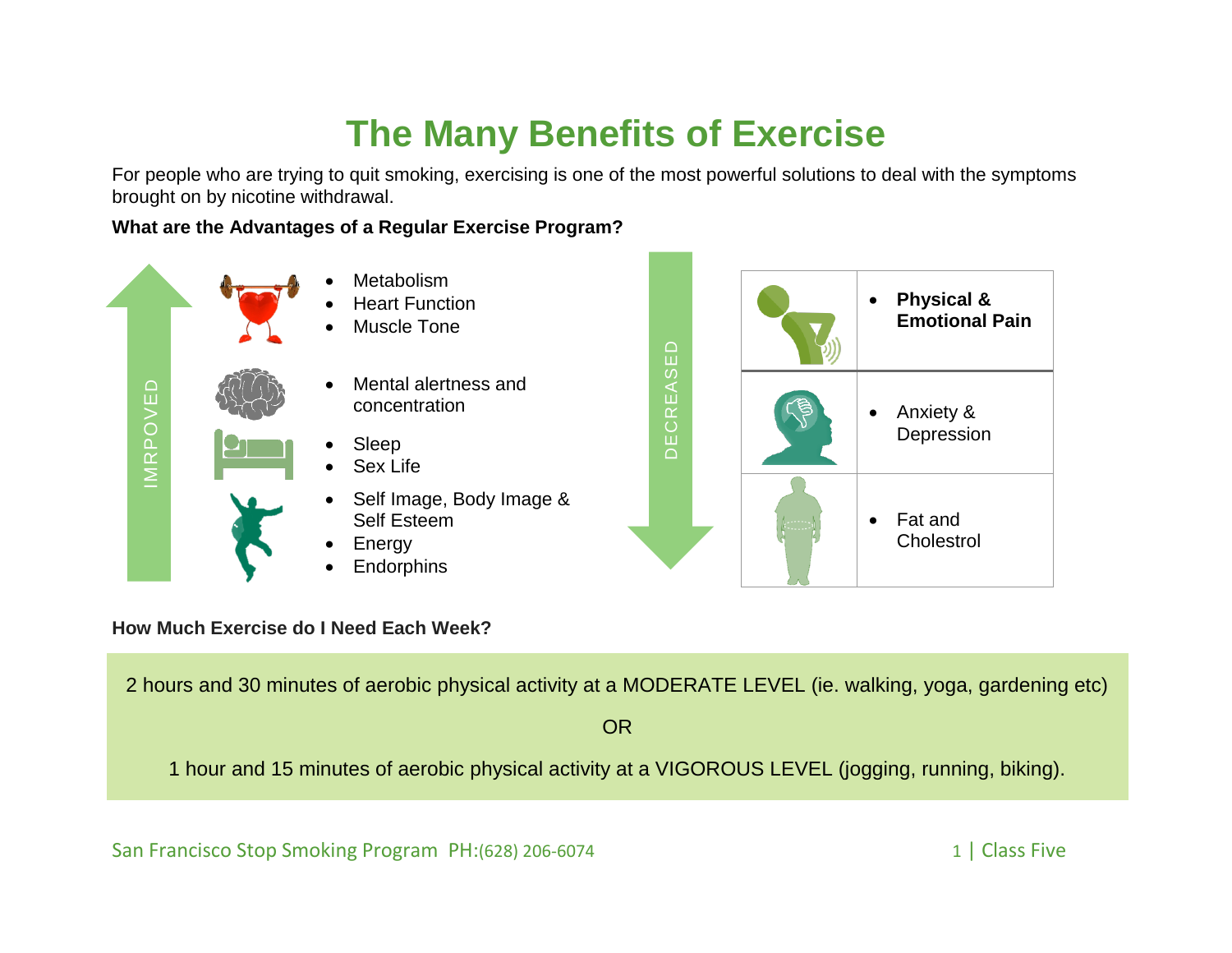## **But What If …?**

#### **Reasons why you may not exercise:**

- I don't have time
- I'm not athletic
- It will make me tired and sweaty
- It reminds me of how out of shape I am
- It's hard
- I will ache
- It takes too long to notice the results
- I've got other things to do

#### **Try These Steps To Get Moving!**

- Make a commitment to get started
- Decide on a Start Date
- Focus on the benefits
- Buy books or watch exercise videos for inspiration and knowledge
- Create a plan for exercising to help you begin
- Find an exercise buddy
- Do simple stretches

#### **Where are some physical activity classes I can participate in San Francisco that are free or low cost?**



**YMCA –San Francisco SF Recreation and Parks Planet Fitness Gym (only \$10!)**  (415) 777-9622 (415) 831-2700 (415) 433-3033 <http://www.ymcasf.org/classes-schedule> <http://sfrecpark.org/> <http://tinyurl.com/TFP5fitness>



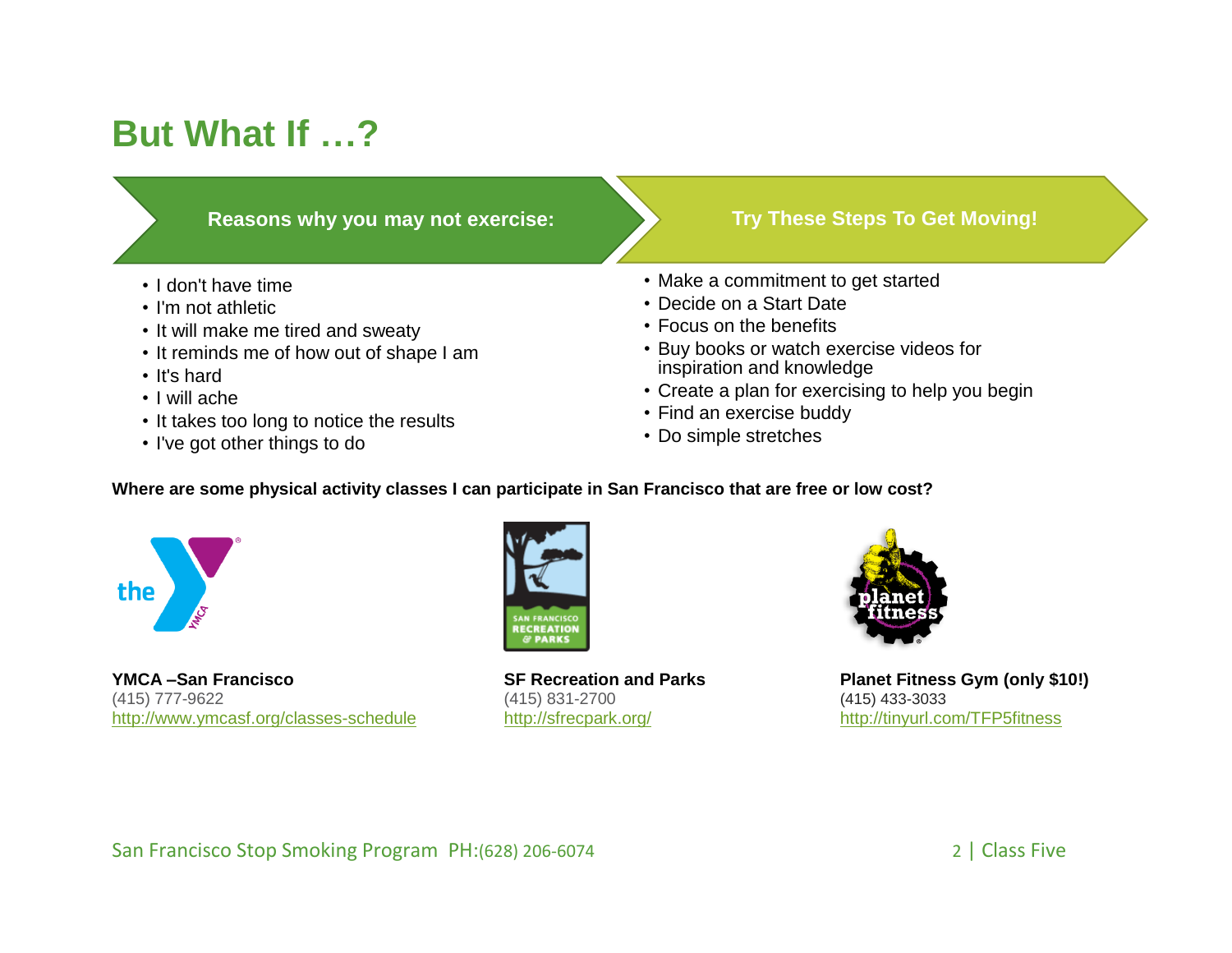## **Tips to Help You Fall Asleep**

When quitting smoking some people experience problems falling asleep. It is a good idea to get as much rest as you can as your body adjusts to being without cigarettes.

Here are some suggestions to help you get some zzzz's.



San Francisco Stop Smoking Program PH: (628) 206-6074 1 | Class Five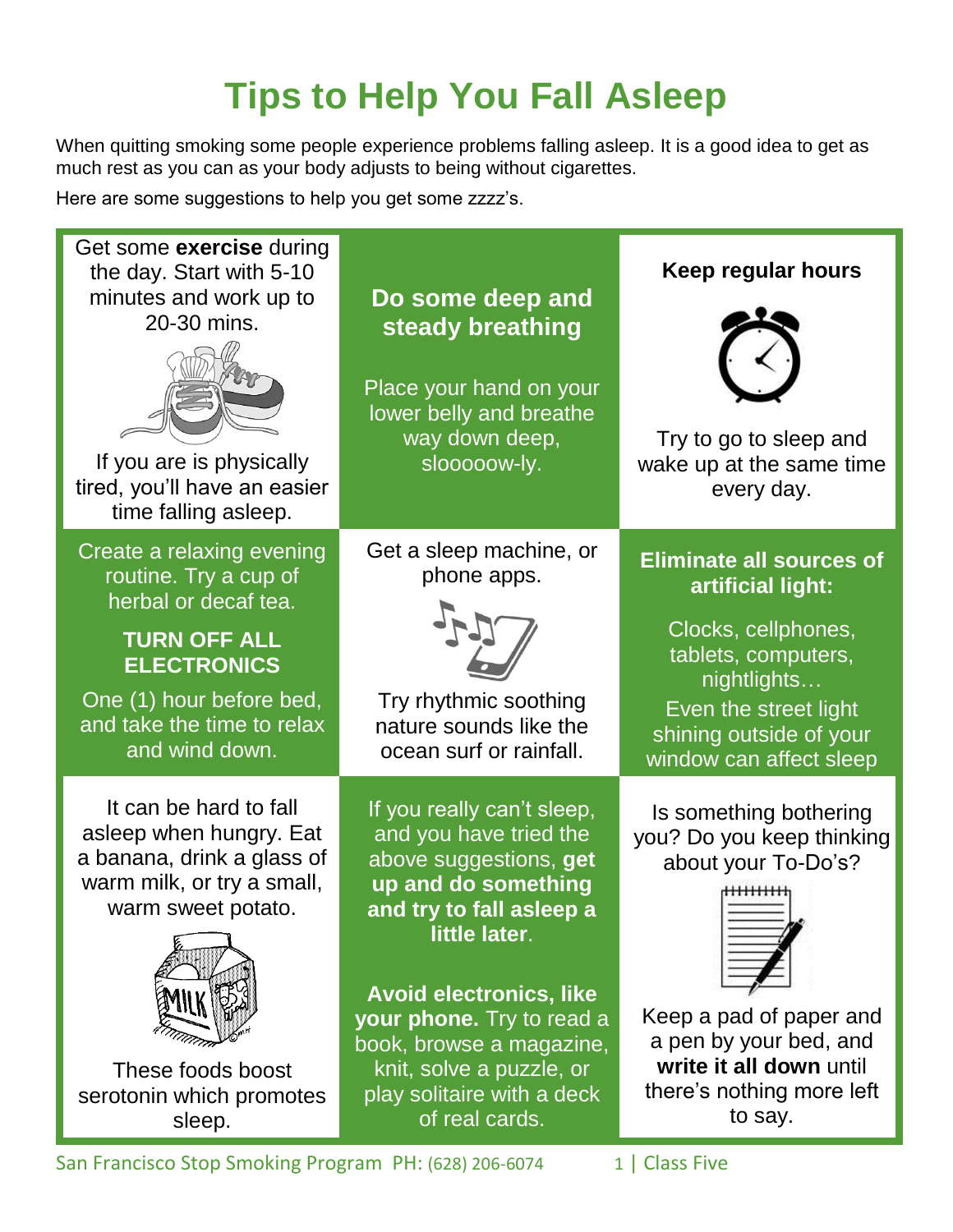San Francisco Stop Smoking Program PH: (628) 206-6074 2 | Class Five